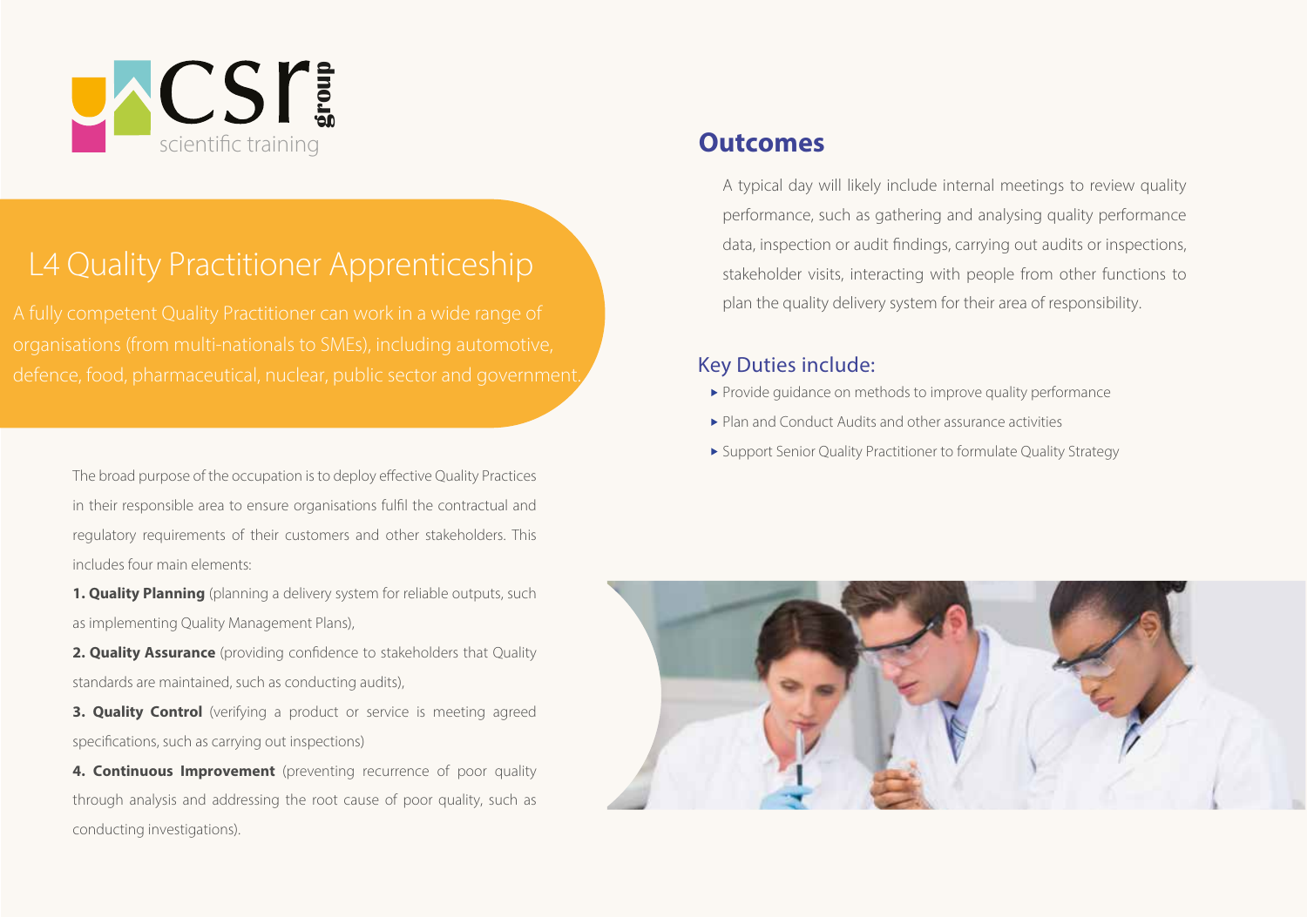

Our tutors and assessment staff have many years of experience working within regulated scientific organisations. Quality is at the<br>hoart of overuthing we do and the role of a Quality Practitioner is to ensure that their organisations fulfil the contractual and regulatory requirements of their customers and other stakeholders. heart of everything we do and the role of a Quality Practitioner is

# **Key Skills**

- Identify, interpret and apply relevant legal, governmental or industry regulations affecting the organisation.
- Identify, analyse and prioritise quality specific risks and opportunities. Support the development, implementation and effectiveness of resulting actions.
- Apply methods and tools to improve the quality performance of processes, products and services such as production control plans, standardised work, use of failure modes and effects
- ► Communicate organisational quality strategy to all levels of the organisation.

## **Professional Recognition**

### **Apprenticeship details**

- Course length 14 months plus End Point Assessment
- $\triangleright$  Cost  $\stackrel{\frown}{\phantom{}_{}}$  Cost  $\stackrel{\frown}{\phantom{}_{}}$   $\stackrel{\frown}{\phantom{}_{}}$   $\stackrel{\frown}{\phantom{}_{}}$   $\stackrel{\frown}{\phantom{}_{}}$   $\stackrel{\frown}{\phantom{}_{}}$   $\stackrel{\frown}{\phantom{}_{}}$   $\stackrel{\frown}{\phantom{}_{}}$   $\stackrel{\frown}{\phantom{}_{}}$   $\stackrel{\frown}{\phantom{}_{}}$   $\stackrel{\frown}{\phantom{}_{}}$   $\stackrel{\frown}{\phantom{}_{}}$   $\stackrel{\frown}{\phantom{}$
- Delivery monthly online lectures with weekly contact and support
- Content Key Knowledge Skills and Behaviours required for quality role
- Output e-portfolio evidencing the KSB's
- ▶ Assessment EPA consisting of a project report & presentation plus a professional discussion